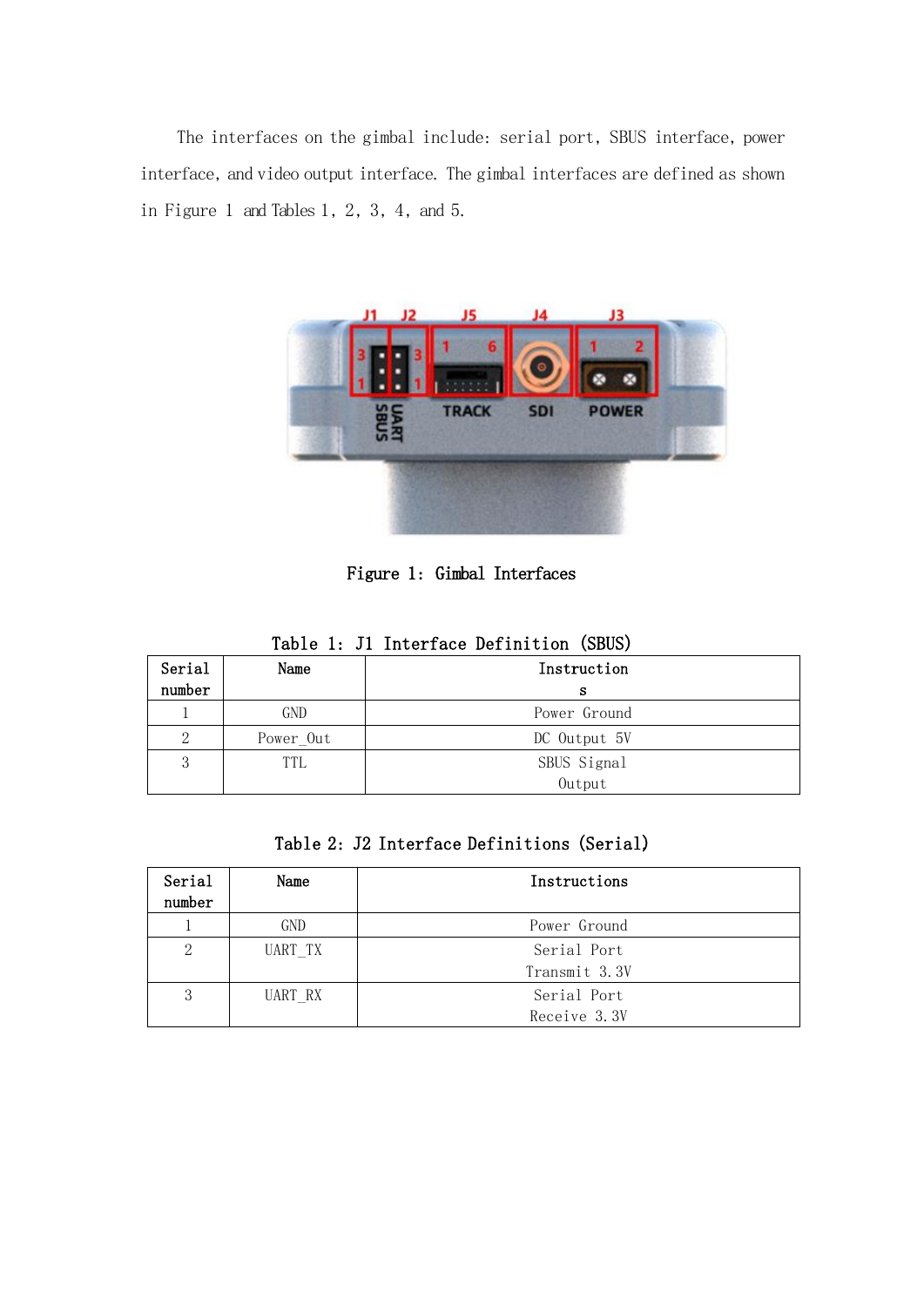### Table 3: J3 Interface Definitions (Power Supply).

| Serial<br>number | Name     | Instructions |
|------------------|----------|--------------|
|                  | GND      | Power Ground |
|                  | POWER IN | DC input 12V |

### Table 4: J4 interface definition (sdi output).

| Serial<br>number | Name    | Instructions        |
|------------------|---------|---------------------|
|                  | SDI GND |                     |
| റ<br>∠           | SDI OUT | SDI Video<br>Output |

## Table 5: J5 Interface Definition (6pin wire to tracker).

| Serial<br>number | name      | instructions         |
|------------------|-----------|----------------------|
|                  | POWER OUT | DC Output 12V        |
| $\overline{2}$   | GND       | power ground         |
| 3                | CVBS OUT  |                      |
| 4                | CVBS GND  | CVBS Video<br>Output |
| 5                | UART RX   | Serial Port          |
|                  |           | Receive 3.3V         |
| 6                | UART TX   | Serial port          |
|                  |           | transmit 3.3V        |

The interfaces on the tracker include: video input interface, network video output interface, and TF card interface. The tracker interfaces are defined as shown in Figure 2 and Tables 1, 2, and 3.



Figure 5: Tracker Interface